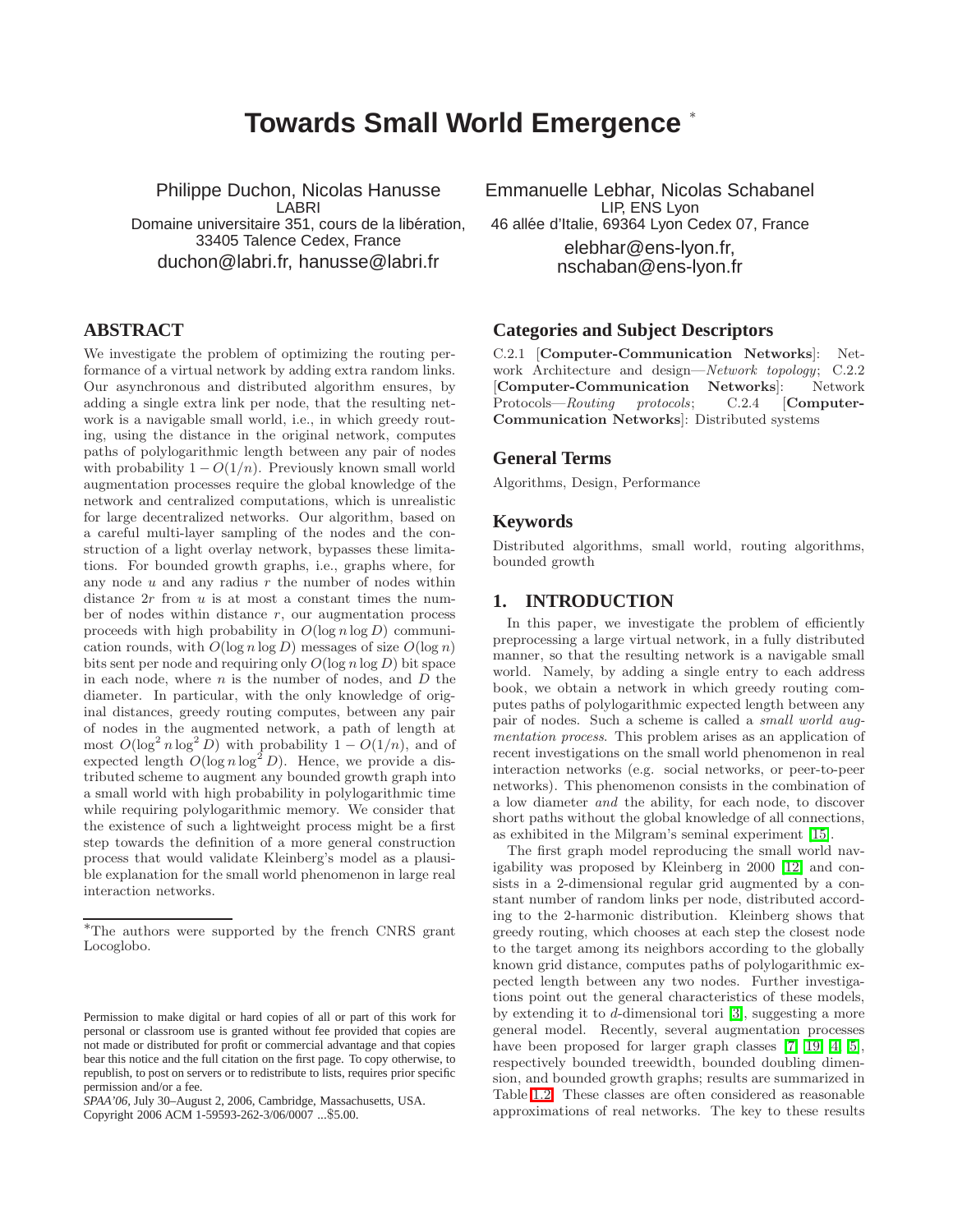is to create random shortcuts at all distance scales. However, these later processes are essentially centralized (in particular, they require the global knowledge of the network) and therefore could hardly be implemented in the context of large spontaneous networks. In addition, they do not provide a convincing explanation for the omnipresence of the small world phenomenon observed in real interaction networks.

Adding shortcuts to turn a large overlay network into a small-world is a recent general and efficient technique to handle queries in peer-to-peer networks. The design of a peer-topeer overlay network aims at providing to each node a small address book such that queries as information retrieval can be done using greedy algorithms [\[20,](#page-7-7) [8,](#page-7-8) [17,](#page-7-9) [18\]](#page-7-10). However, these overlay networks are often strongly structured (e.g. Hypercube or DeBrujin's like) and the topological properties may be difficult to maintain.

#### **1.1 Small world augmentation problem**

We consider the following framework. We are given a graph G representing a virtual network such that one can compute for any pair of nodes  $u, v$  the distance  $d(u, v)$  in  $G$  (one way is to use a distance labeling of  $G$ , i.e., each node is given a unique ID which enables one to compute the hop-distance in G between any pair of nodes, see [\[10,](#page-7-11) [21,](#page-7-12) [1,](#page-7-13) [2,](#page-7-14) [19\]](#page-7-4)). G represents the "global" knowledge, as the 2 dimensional grid in [\[12\]](#page-7-1). The routing scheme studied here is the greedy routing that, starting from the source, repetitively moves to the neighbor of the current position that is the closest to the target according to the distance in G.

Our goal is here is to improve greedy routing performance by adding one single private random link per node in the virtual network  $G$  (i.e., one entry to each routing table/address book in the virtual network) such that the maximum length of the paths computed by greedy routing (using  $d_G$ ) between any pair of nodes in the resulting randomly augmented network  $H$  is at most polylogarithmic in the size of the network n, with high probability, i.e., at least  $1 - O(1/n)$ . Such a process results in an optimized network  $H$  where greedy routing computes polylogarithmic paths between any pair of nodes without having to modify its routing procedure inherited from G, which is known to be an expensive procedure. Such an augmented network  $H$  is called a *navigable small* world. The additional random links are called *long range* links, and their destination is the long range contact of their origin. This raises two main questions: Can any graph be augmented into a small world? Can it be done efficiently? We address here the second question.

#### **1.2 Our contribution**

In this paper, we present the first fully distributed algorithm to augment arbitrary *bounded growth graphs*<sup>[1](#page-1-1)</sup> into navigable small worlds in polylogarithmic time and space. Precisely, we optimize the greedy routing performance in any arbitrary bounded growth graph by running a polylogarithmic time and space distributed procedure that will only add one single entry to each address book, without recomputing the distance labeling of its nodes. The existence of such a lightweight scheme might be considered as a first step toward the explanation of the omnipresence of small

world phenomenon in interaction networks. Indeed, while our process may appear unrealistic in the social networks framework, exhibiting a fully distributed augmentation process suggests the possible existence of a more general construction process that would validate Kleinberg's model as a plausible explanation for the small world phenomenon in real networks. As for the computer networks framework, the lightweight scheme proposed here might have promising applications in the design of peer-to-peer overlay networks with efficient routing.

Our process uses a sampling step to construct a relevant approximation of the network structure. Precisely, our scheme first constructs a random tree-shaped overlay network  $\mathcal T$  which encodes efficiently a good approximation of G's metric. The tree is then used to efficiently select and add relevant long range contacts to the address books. The main result of this paper is stated as follows:

<span id="page-1-0"></span>THEOREM 1. Any bounded growth n-node network of diameter D can be augmented into a navigable small world in a distributed manner in  $O(\log n \log D)$  rounds with  $O(\log n \log D)$  messages of  $O(\log n)$  bits induced by each node and with  $O(\log N \log D)$  bits memory per node, with high probability<sup>[2](#page-1-2)</sup>.

More precisely, with high probability, the maximum length of the paths computed by greedy routing between any pair of nodes is at most  $O(\log^2 n \log^2 D)$  and the expected length is at most  $O(\log n \log^2 D)$ .

# **1.3 Related works**

Previous small world augmentation processes for bounded growth graphs [\[19,](#page-7-4) [4\]](#page-7-5) rely on pairing each node  $u$  to a node  $v$ at distance r with probability proportional to  $1/b_u(r)$ , where  $b_u(r)$  is the number of nodes within distance r from u. If the bounded growth property ensures the success of such processes, these are however centralized and time-consumming. A first reasonable implementation has been proposed in [\[6\]](#page-7-15) which avoids complete flooding by computing an estimation of the graph metric. In this latter scheme, nodes only explore  $O(\text{polylog } n)$  nodes on average but  $\Omega(\log n)$  nodes still explore the whole network, i.e.,  $\Theta(n)$  nodes.

The overlay network constructed in this paper presents some similarities with known data structures used to represent metrics of bounded doubling dimension, e.g., deformable spanners [\[9\]](#page-7-16) or navigating nets [\[14\]](#page-7-17). Indeed, it similarly uses a hierarchical sampling of the nodes. However, our goal is different, for instance, we encode ball sizes

<span id="page-1-1"></span><sup>&</sup>lt;sup>1</sup>A graph has *c*-bounded growth if for any node u and any radius r,  $|B_u(2r)| \leq c |\check{B}_u(r)|$ , where  $\check{B}_u(r)$  is the set of nodes within distance  $r$  from  $u$ .

<span id="page-1-2"></span> $2F$ or a *n*-node graph, with high probability means with probability at least  $1 - O(\frac{1}{n})$ .

<sup>&</sup>lt;sup>3</sup>A cluster structure refers to a setting which includes metrics of polynomial ball growth and hierarchies, defined as group structure in [\[13\]](#page-7-18).

<sup>&</sup>lt;sup>4</sup>The *doubling dimension* of a metric is  $\alpha$  if each ball of radius 2r can be covered by 2<sup> $\alpha$ </sup> balls of radius r.  $\Delta$  is the aspect ratio of the metric, i.e., the ratio of the largest distance over the smallest one.

<sup>5</sup>A graph has b-moderate growth if the ratio of a ball of radius  $2r$  is at most  $O(\log^b r)$  times the size of the ball of radius  $r$  and of same center, and the size of a sphere of radius  $r$ is at most  $1/r$  times the size of the ball of same center and same radius. This class is included in the class of bounded growth graph, itself included in the class of bounded doubling dimension graphs.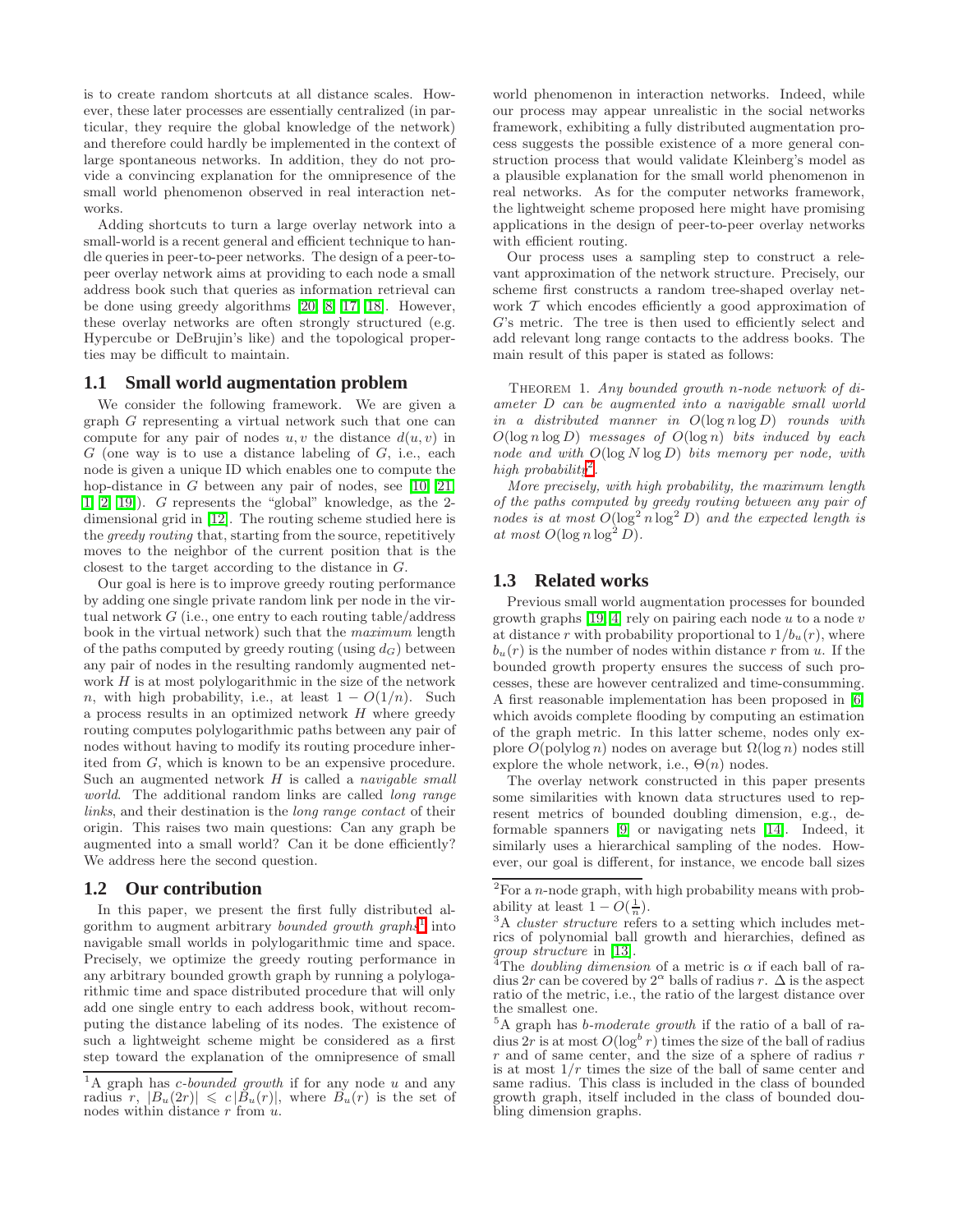| Ref.              | Underlying structure                     | $Out-degree$                       | Expected path length   | Scheme        |
|-------------------|------------------------------------------|------------------------------------|------------------------|---------------|
|                   | Treewidth $k$                            |                                    | $O(k \log k \log^2 n)$ |               |
| $\left 13\right $ | Cluster structure <sup>3</sup>           | $O(\log^2 n)$                      | $O(\log^2 n)$          | Centralized   |
| $[19]$            | $\alpha$ doubling dimension <sup>4</sup> | $O(2^{O(\alpha)}\log n\log\Delta)$ | $O(\log n)$            | description   |
| 14                | $b$ -moderate growth <sup>5</sup>        |                                    | $O((\log n)^{5/2+2b})$ |               |
| this paper        | bounded growth                           |                                    | $O(\log^3 n)$          | Decentralized |

Table 1: Small world augmentation processes.

of exponentially growing radii, and we do not require a minimum distance between nodes of the same level (the nested property), as in the r-net data structure (see [\[11\]](#page-7-19)). In addition, as opposed to these data structures, our construction is fully decentralized (e.g., no node has a significantly higher load than another during the construction process). Note also that our goal is also different from the one in [\[18\]](#page-7-10) which aims at maintaining dynamically an overlay network over dynamically changing distances between nodes measured in terms of RTT (Round Trip Time). Our overlay network is only used during the  $O(\log n \log D)$  rounds of the optimization process (to compute the random long range links) and does not need to be maintained afterwards.

### **1.4 Outline of the paper**

Section [2](#page-2-0) describes the notations and provides the technical probabilistic lemmas that ensure the proper covering properties of our overlay network for c-bounded graphs. In Section [3,](#page-3-0) we present a distributed construction of an overlay network  $\mathcal{O}(G)$  that does not require any global exploration. For any node u and radius  $2^i$ , the overlay network provides an good estimation of  $b_u(2^i)$ , noted  $\tilde{b}_u(2^i)$ , from which we sample the long range contacts in Section [4](#page-5-0) that will augment the graph in a navigable small world, with high probability.

# <span id="page-2-0"></span>**2. PRELIMINARIES**

## **2.1 Principle of our algorithm**

In order to avoid expensive exploration of the graph, we build a tree-shaped overlay network which parsimoniously encodes good approximations of the sizes of the balls centered on each node with exponentially increasing radii (which is enough for our purpose). Indeed, thanks to the bounded growth, in order to pick its long range contact, each node can use the ball of radius  $2^{i+1}$  of its ancestor at level  $i$  in the tree as a good approximation to its own ball of radius  $2^i$ . Each node of level i approximates its ball by the union of the subtrees of its sons of level  $i-1$  at distance  $\leqslant 5.2^i$ . Each node starts at level 0 and increases its level with some probability or stops if level  $\lceil \log D \rceil$  is reached. The subtrees are disjoint and the probability to join the upper level is suitably adjusted so that the tree covers the graph with high probability, and thus the approximated ball sizes are correct up to a constant factor (which is enough for our purpose). Interestingly enough, our construction allows to maintain a constant factor approximation of balls sizes at every level; indeed, a careful selection of the subtrees to be merged, based on the relative distances of their roots in  $G$ , as well as the covering properties ensure that the errors on the estimations do not propagate to the higher levels.

#### **2.2 Notations and model**

We consider  $G = (V, E)$ , a n-node c-bounded growth graph of diameter  $D$ , where  $c$  is the *expansion rate*, i.e., the minimal constant  $c > 0$  such that  $b_u(2r) \leq c \cdot b_u(r)$  for any node u and any radius  $r > 0$ . For any node u and radius r, let  $B_u(r)$  denote the set of nodes within distance at most r from  $u$  in  $G$ . Our small world augmentation process assigns to each node  $u$  in  $G$ , a new neighbor  $L_u$ , its long-range contact. In all the following,  $d(u, v)$  stands for the distance in G between nodes  $u$  and  $v$  (i.e., ignoring the long range links) which is assumed to be computable from the IDs of  $u$  and  $v$ . We assume that a constant approximation of  $\log n$  as well as an upper bound on c are known. Note that satisfying estimations of  $c$  and  $\log n$  could be obtained by starting with an arbitrary value (1) which is increased (multiplied by 2) if the construction fails, until the construction succeeds (see [\[6\]](#page-7-15)), combined to an appropriate failure detection scheme.

We measure the performances of our small world augmentation process in terms of time complexity (the number of rounds), of the maximum amount of memory required per node, and of the maximum number of messages induced per node. Since the algorithm is asynchronous, a round is defined as the time period between two consecutive messages sent by the slower node. The worst scenario is thus when all nodes work at the same speed. We assume then that sending a message takes one round in our analysis (1-port model).

# **2.3 Parsimonious covering sampling scheme for bounded growth graphs**

The following probabilistic lemmas will be used later to design the sampling of our tree-shaped overlay network on c-bounded growth graphs. They show that using constant factor estimations  $(\beta_u)_{u \in V}$  of the ball sizes allows one to sample sparse sub-networks with proper covering properties with high probability, even if the estimations are *correlated* by the construction process. The section gives technical lemmas and can be skipped during the first reading.

LEMMA 1. Let  $G = (V, E)$  be a n-node c-bounded growth graph, a radius  $r > 0$ , and S a random subset of vertices in which each vertex  $u \in V$  is included independently with probability  $p_u$  satisfying:

<span id="page-2-1"></span>
$$
\min\left(1,\frac{C\log n}{b_u(r)}\right) \leqslant p_u \leqslant \frac{\alpha C\log n}{b_u(r)},
$$

for some constants  $C \geq 6c$  and  $\alpha \geq 1$ . With probability 1 –  $O\left(\frac{1}{n^2}\right)$ , for any  $u \in G$ ,  $B_u(r)$  contains at least one element of S, and  $B_u(5r)$  contains at most  $2c^4 \alpha C \log n$  elements of S.

PROOF. Let  $u \in G$ ,  $r > 0$  and  $B = B_u(r)$ . For any  $v \in B$ ,  $B_v(r) \subseteq B_u(2r)$  and  $B_u(r) \subseteq B_v(2r)$ , thus  $b_u(r)/c \leq$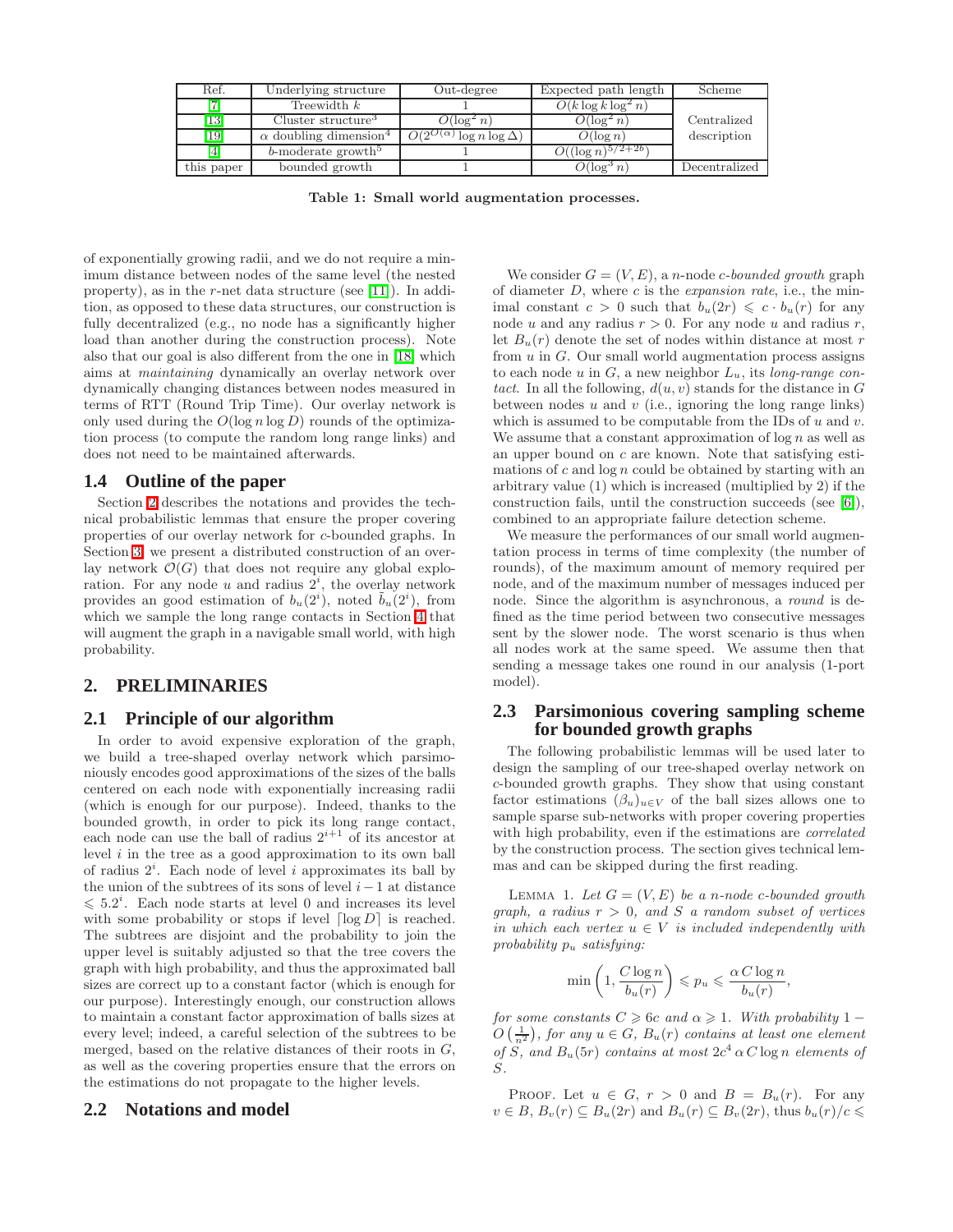$b_v(r) \leqslant c \cdot b_u(r)$ . Then we have:

$$
\frac{C \log n}{cb_u(r)} \leqslant p_v \leqslant \frac{c \alpha C \log n}{b_u(r)}.\tag{1}
$$

The probability that  $B_u(r)$  contains no vertex of S is then at most

$$
\left(1 - \frac{C \log n}{c b_u(r)}\right)^{b_u(r)} \leqslant e^{-(C/c) \log n} = \frac{1}{n^{C/(c \ln 2)}},
$$

which is at most  $1/n^3$  since  $C \ge 6c$ . According to the union bound, the probability that it happens for at least one node u is less than  $1/n^2$ .

We now prove the upper bound on  $|B_u(5r) \cap S|$ . For any  $u \in G$  and  $r > 0$ , the number of vertices of S in  $B_u(5r)$ is the sum of independent Bernoulli trials with total expectation at least  $C \log n/c$  and at most  $c^4 \alpha C \log n$ , since  $b_u(r) \leqslant b_u(5r) \leqslant c^3b_u(r)$ . Using the Chernoff bound (see, e.g., Theorem 4.1 in [\[16\]](#page-7-20) for the version we are using here), the probability that this number is greater than  $2c^4 \alpha C \log n$ (i.e., at least twice its expectation) is at most

$$
\left(\frac{e}{4}\right)^{C\log n/c}\leqslant \frac{1}{n^{C\log(e/4)/c}}\leqslant \frac{1}{n^3},\quad \text{since }C\geqslant 6c.
$$

From the union bound again, the probability that this happens for at least one node u is at most  $1/n^2$ .

During the construction process of our tree-shaped overlay network, nodes at the ith level of the tree are sampled from nodes u at the  $(i - 1)$ th level based on the estimations  $(b_u)$  of their ball sizes (see Algorithm [1\)](#page-4-0). Since the construction process of our tree-shaped overlay network induces dependencies between the estimations  $(b_u)$  of the ball sizes, we need to extend our lemma to a more general framework where the probabilities for the nodes to join the set S (the next level) are not independent from the construction process. The next lemma solves this issue.

<span id="page-3-2"></span>LEMMA 2. Let  $G = (V, E)$  be a n-node c-bounded growth qraph, a radius  $r > 0$ , and  $\alpha \geq 1$  and  $C \geq 6c$  two constants. Let  $(X_u)_{u \in V}$  be a collection of independent uniform [0, 1] random variables, and a collection of integer valued functions  $(\beta_u)_{u \in V}$  of the  $X_us$ , such that, with high probability, for all  $u \in G$ ,

$$
b_u(r) \leqslant \beta_u \leqslant \alpha b_u(r).
$$

Then, for any  $u \in G$ ,  $B_u(r)$  contains at least one element of S, and  $B_u(5r)$  contains at most  $2c^4 \alpha C \log n$  elements of S with probability  $1 - O\left(\frac{1}{n^2}\right)$ .

PROOF. Consider the two sets  $S_0$  and  $S_1$ , which both satisfy conditions of Lemma [1](#page-2-1) :

$$
S_0 = \left\{ v \in V : X_v \leqslant \frac{C \log n}{b_u(r)} \right\}
$$
  

$$
S_1 = \left\{ v \in V : X_v \leqslant \frac{\alpha C \log n}{b_u(r)} \right\}
$$

The conditions on  $(\beta_u)_{u \in V}$  imply that  $S_0 \subset S \subset S_1$  holds with high probability. The lower bound of Lemma [1](#page-2-1) (on  $S_0$ ) implies the lower bound for  $S$ , and the upper bound (on  $S_1$ ) implies the upper bound for  $S$ .  $\square$ 

# <span id="page-3-0"></span>**3. THE OVERLAY NETWORK**



Figure 1: An example of a hierarchy of sampling for level 0 (white nodes), level 1 (grey nodes) and level 2 (black nodes). The dashed arrows show one possible overlay forest  $\mathcal{T}$ .

### <span id="page-3-1"></span>**3.1 Overlay network construction**

Algorithm [1](#page-4-0) gives a detailed description of the design of the overlay network  $\mathcal{O}(G)$ .

Overlay network tree-like structure. The overlay network  $\mathcal{O}(G)$  is composed of a tree T of height  $\lceil \log D \rceil$ and a sequence  $G_0, \ldots, G_i, \ldots, G_{\lceil \log D \rceil}$  of graphs connecting nodes of the same level. For any  $i$ , two nodes of level  $i$ are connected in  $G_i$  iff their distance in  $G$  is  $\leqslant 5.2^i$ . For each node u,  $\ell_u$  denotes the highest level reached by u.  $u$  has one self-copy in the overlay network for each level  $0, 1, \ldots, \ell_u$ , and each copy is thus connected to further and further neighbors in the graph  $G_i$ .

Figure [3.1](#page-3-1) illustrates nodes of increasing levels.

Overlay network at a node u. For each level  $i \leq \ell_u$ , u stores:

- its parent: one node  $P_u^i$  of level  $i + 1$  such that  $d(u, v) \leq 2^{i+1}$   $(P_u^i = u \text{ if } i < l_u);$
- its neighbors in  $G_i$ : the list of nodes  $N_u^i = \{w :$  $\ell_w \geq i$  and  $d(u, w) \leq 5.2^i$  along with the sizes of the subtrees  $T_w^i$  rooted on each  $w \in N_u^i$ . Note that u belongs to  $N_u^i$  whenever  $i \leq \ell_u$ . For convenience, we distinguish the *close neighbors*  $\tilde{N}_u^i = \{ w \in N_u^i : d(u, w) \leq 3.2^i \}.$
- its *children*: the list of nodes  $C_u^i = \{v : P_v^{i-1} = u\}.$

For each  $i \leq \ell_u$ , we recursively define the tree  $T_u^i$  rooted on the copy at level *i* of u whose subtrees are the  $T_v^{i-1}$ , for  $v \in C_u^i$ .

The function  $INFORM(u, i)$  consists in flooding a message from node  $u$  to all the nodes at distance at most 3 from  $u$  in  $G_i$  using a BFS. u waits for an acknowledgment at the end of this flooding, required for u to decide whether it stays at level i.

#### **3.2 Overlay network properties**

The correctness of Algorithm 1 is guaranteed by induction, based upon the three following properties:

- $\mathcal{P}_{\mathcal{C}}(i)$ , covering property: For each node  $u \in G$ , there exists a node of level i in  $B_u(2^i)$  (in particular, if u is of level  $i-1$ , u's parent,  $P_u^{i-1}$ , is properly defined and  $d(u, P_u^{i-1}) \leqslant 2^i$ )
- $\mathcal{P}_{\mathcal{N}}(i)$ , neighborhood property: For each node u of level *i*, all nodes of level *i* at distance at most  $5 \cdot 2^i$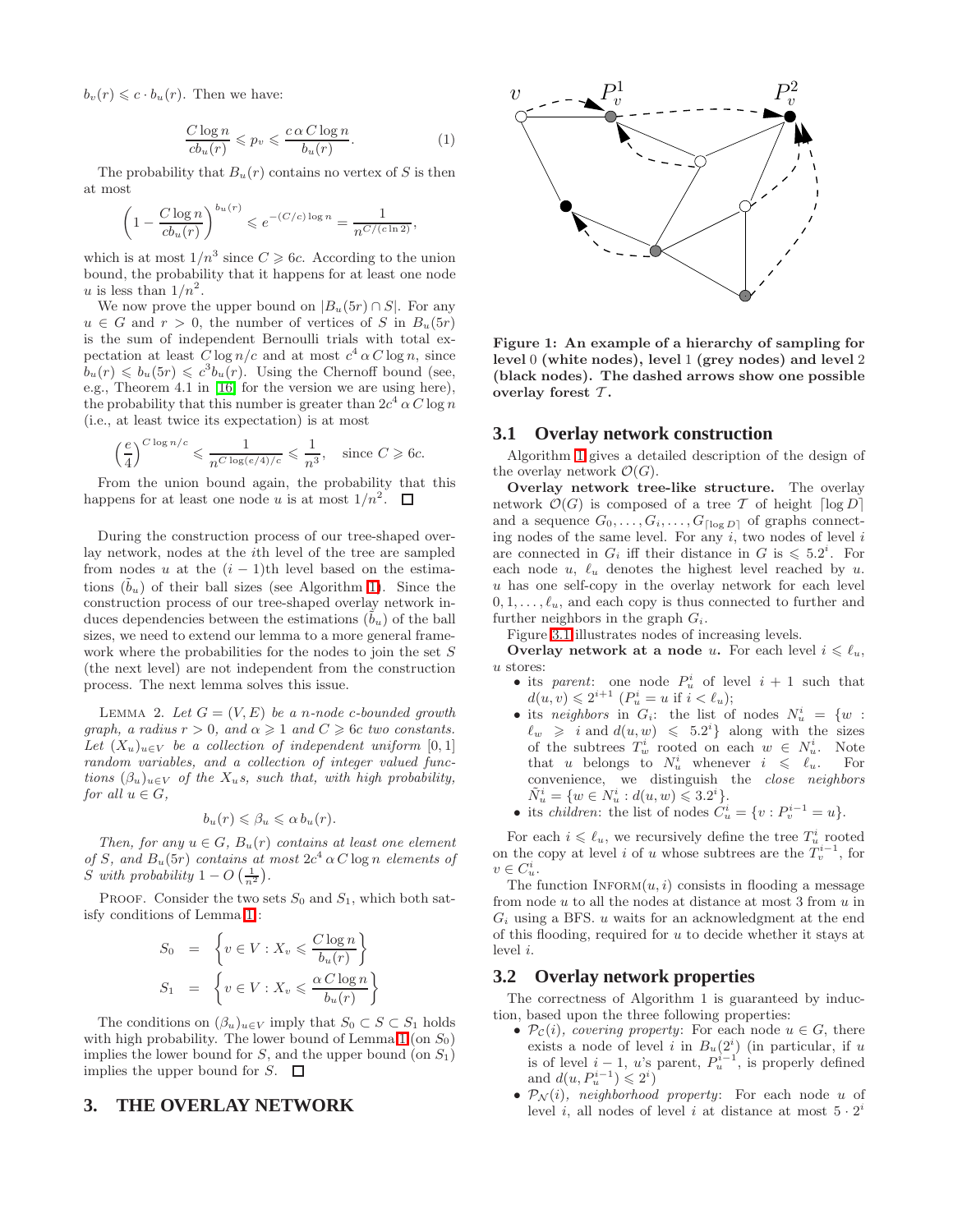#### <span id="page-4-0"></span>Algorithm 1 Contruction of the overlay network

Input: a c-bounded growth graph

for all node u do Choose  $X_u \in [0, 1]$  uniformly at random  $T_u^0 = \{u\},\ N_u^0 \leftarrow$  the set of nodes at distance 5 from u (BFS exploration).  $\tilde{b}_u(1/2) = 1, \tilde{b}_u(1) = b_u(1), i = 1.$ while  $X_u < \frac{6c^3 \log n}{\tilde{b}_u(2^i)}$  and  $\tilde{b}_u(2^i) > \tilde{b}_u(2^{i-1})$  do  $i \leftarrow i + 1.$ INFORM $(u, i)$  that u is now at level i Wait until all the nodes at distance at most 3 hops in  $G_{i-1}$  tell if they join (or not) the next level *i* in order to build  $N_u^i$  and  $\tilde{N}_u^i$ .  $\tilde{b}_u(2^i) = \sum_{v \in \tilde{N}_u^i} |T_v^i|.$  $\ell_u \leftarrow i.$ 

Upon reception of message Inform $(v, i + 1)$ from a neighbor  $v \in N_u^i$ : if u stopped at level  $\ell_u = i$  and  $d(v, u) \leq 2^{i+1}$ then

Choose v as its parent and send " $P_u^i = v$ " to v. (Ties are broken arbitrarily)

Upon reception of message " $P_v^i = u$ " from a neighbor  $v \in N_u^i$ : add v to the list of children  $C_u^{i+1}$ .

from u in G are at most 3 hops away in  $G_{i-1}$  (i.e., all the neighbors of  $u$  in  $G_i$  are correctly computed).

•  $\mathcal{P}_{\mathcal{A}}(i)$ , approximation property: For any node u of level  $i, B_u(2^i) \subseteq \bigcup_{v \in \tilde{N}_u^i} T_v^i \subseteq B_u(5.2^i).$ 

Figure [2](#page-5-1) illustrates the covering property.

<span id="page-4-2"></span>LEMMA 3. For any  $i \in \{0, ..., \lceil \log D \rceil\}$ , if  $\mathcal{P}_c(j)$  and  $\mathcal{P}_{\mathcal{N}}(j)$  hold for all  $j \leqslant i$ , then  $\mathcal{P}_{\mathcal{A}}(i)$  holds.

PROOF. Consider a node u of level i. Let  $w \in B_u(2^i)$ . If  $\ell_w \geq i-1$ , according to  $\mathcal{P}_{\mathcal{C}}(i)$ , w's parent,  $v = P_w^{i-1}$ , exists and  $d(v, w) \leq 2^i$ . Otherwise, an immediate induction shows that w has an ancestor v of level i such that  $d(w, v) \leq$  $2^{i} + 2^{i-1} + \cdots + 1 \leq 2^{i+1}$  (by triangle inequalities). Thus, in both cases,  $d(u, v) \leqslant 3 \cdot 2^i$ , which implies by  $\mathcal{P}_{\mathcal{N}}(i)$  that v belongs to  $\tilde{N}_u^i$  and  $w \in \bigcup_{v \in \tilde{N}_u^i} T_v^i$ .

Consider now  $v \in \tilde{N}_u^i$ . By definition,  $d(u, v) \leq 3 \cdot 2^i$ , and again according to triangle inequalities, all the nodes in  $T_v^i$  are at distance at most  $2^i + 2^{i-1} + \cdots + 1 \leq 2^{i+1}$ from v. Thus, from the triangle inequality,  $T_v^i$  is included in  $B_u(5 \cdot 2^i).$ 

<span id="page-4-1"></span>LEMMA 4. For any  $i \in \{1, ..., \lceil \log D \rceil\}$ , if  $\mathcal{P}_{\mathcal{C}}(i-1)$  and  $\mathcal{P}_{\mathcal{N}}(i-1)$  hold, then  $\mathcal{P}_{\mathcal{N}}(i)$  holds.

PROOF. Let  $u, v$  be two nodes of level i in G such that  $d(u, v) = k \leqslant 5 \cdot 2^i$ . Consider  $u = w_0, w_1, \ldots, w_\ell = v$  a shortest path from u to v in G and set  $x = w_{\lceil \ell/2 \rceil - 2^i}$  and  $y = w_{\lceil \ell/2 \rceil + 2^i}$ , such that  $d(u, x)$ ,  $d(x, y)$  and  $d(y, v)$  are all at most 4.2<sup>*i*</sup>. According to  $\mathcal{P}_{\mathcal{C}}(i-1)$ , there exists two nodes s<sub>1</sub> and s<sub>2</sub> of level at least  $i-1$  in  $B_x(2^{i-1})$  and  $B_y(2^{i-1})$ respectively. Then,  $d(u, s_1)$ ,  $d(s_1, s_2)$  and  $d(s_2, v)$  are all at most  $5.2^{i-1}$  and, according to  $\mathcal{P}_{\mathcal{N}}(i-1)$ ,  $(u, s_1, s_2, v)$  is a path of length at most 3 connecting u to v in  $G_{i-1}$ , which proves  $P_N(i)$ . The algorithm computes then correctly the neighbors  $N_u^i$  for all nodes u of level i.

<span id="page-4-3"></span>PROPOSITION 1. With high probability, for all  $i \in$  $\{0, \ldots, \lceil \log D \rceil\}, \, \mathcal{P}_{\mathcal{C}}(i), \, \mathcal{P}_{\mathcal{N}}(i) \, \text{ and } \mathcal{P}_{\mathcal{A}}(i) \, \text{ hold.}$ 

PROOF. We prove the proposition by induction on  $i$ .  $\mathcal{P}_{\mathcal{C}}(0), \mathcal{P}_{\mathcal{N}}(0)$  and  $\mathcal{P}_{\mathcal{A}}(0)$  hold with probability 1. Consider now  $i > 0$ , and assume that  $\mathcal{P}_{\mathcal{C}}(j)$ ,  $\mathcal{P}_{\mathcal{N}}(j)$  and  $\mathcal{P}_{\mathcal{A}}(j)$  hold for all  $j < i$ . According to Lemma [4,](#page-4-1)  $\mathcal{P}_{\mathcal{N}}(i)$  clearly holds.

According to  $\mathcal{P}_{\mathcal{A}}(i-1)$  and the c-bounded growth, for all nodes u of level  $i - 1$ , we have

$$
b_u(2^i) \leqslant c \, b_u(2^{i-1}) \leqslant c \, \tilde{b}_u(2^{i-1}) \leqslant c \, b_u(5 \cdot 2^{i-1}) \leqslant c^3 b_u(2^i).
$$

Let us define  $\beta_u$  as:

$$
\beta_u = c\tilde{b}_u(2^{i-1})
$$
 if u has level at least  $i-1$   
= max $(c\tilde{b}_u(2^{\ell_u}), b_u(2^i))$  otherwise.

From above, for all  $u$ , we have

$$
b_u(2^i) \leq \beta_u \leq c^3 b_u(2^i).
$$

Consider the random set of nodes  $S = \{u \in V : X_u \leq$  $6c<sup>4</sup> \log n/\beta_u$ . Since, for all u of level at most  $i-2$ , we have

$$
X_u \geqslant 6c^3 \frac{\log n}{\tilde{b}_u(2^{\ell_u})} \geqslant 6c^4 \frac{\log n}{\beta_u},
$$

the set  $S$  corresponds exactly to the set of nodes of level at least i, selected during the ith iteration of the while loop. Applying Lemmas [1](#page-2-1) and [2](#page-3-2) to S with  $\alpha = c^3$  and  $C = 6c$ , ensures that with probability  $1 - O(1/n^2)$ , for all nodes u,  $B_u(2^i)$  contains at least one node of level i, which proves  $\mathcal{P}_{\mathcal{C}}(i)$  w.h.p.

Finally, since  $\mathcal{P}_{\mathcal{C}}(j)$  and  $\mathcal{P}_{\mathcal{N}}(j)$  hold for all  $j \leq i$  with probability  $1-O(1/n^2)$ ,  $P_A(i)$  holds according to Lemma [3](#page-4-2) w.h.p.. In order to complete the proof, note that there are at most  $\lceil \log D \rceil$  iterations; the total failure probability is then at most  $O(\log D/n^2)$ , and  $P_{\mathcal{C}}(i)$ ,  $P_{\mathcal{N}}(i)$  and  $P_{\mathcal{A}}(i)$  hold for any *i* with probability at least  $1 - O(\log D/n^2)$ .

**Remark.** Note that property  $P_A$  ensures that for c-bounded growth graphs,  $\tilde{b}_u$  encodes efficiently a  $c^3$ approximation for all ball sizes. Indeed, w.h.p., for each node u with  $\ell_u \geqslant \lfloor \log r \rfloor + 1$ , and each radius r,

 $b_u(2^{\lfloor \log r \rfloor}) \leqslant b_u(r) \leqslant b_u(2^{\lfloor \log r \rfloor + 1}) \leqslant c b_u(2^{\lfloor \log r \rfloor}),$ 

and

$$
b_u(2^{\lfloor \log r \rfloor}) \leq \tilde{b}_u(2^{\lfloor \log r \rfloor + 1}) \leq c^3 b_u(2^{\lfloor \log r \rfloor}),
$$

which implies that w.h.p. for all  $u$  and  $r$ :

$$
\max\left(\frac{\tilde{b}_u(2^{\lfloor \log r \rfloor + 1})}{b_u(r)}, \frac{b_u(r)}{\tilde{b}_u(2^{\lfloor \log r \rfloor + 1})}\right) \leqslant c^3.
$$

Hence, our overlay network construction provides an approximation of ball sizes. Note that allowing  $O(\log D)$  extra rounds of communications, one can also compute the exact ball size for any center node and radius (details are omitted here).

#### **3.3 Time and space analysis**

The following proposition shows that the construction of the overlay network is completed in polylogarithmic time and requires only polylogarithmic size memory at each node.

<span id="page-4-4"></span>PROPOSITION 2. With high probability, the computation of  $\mathcal{O}(G)$  is completed after  $O(c^8 \log D \log n)$  rounds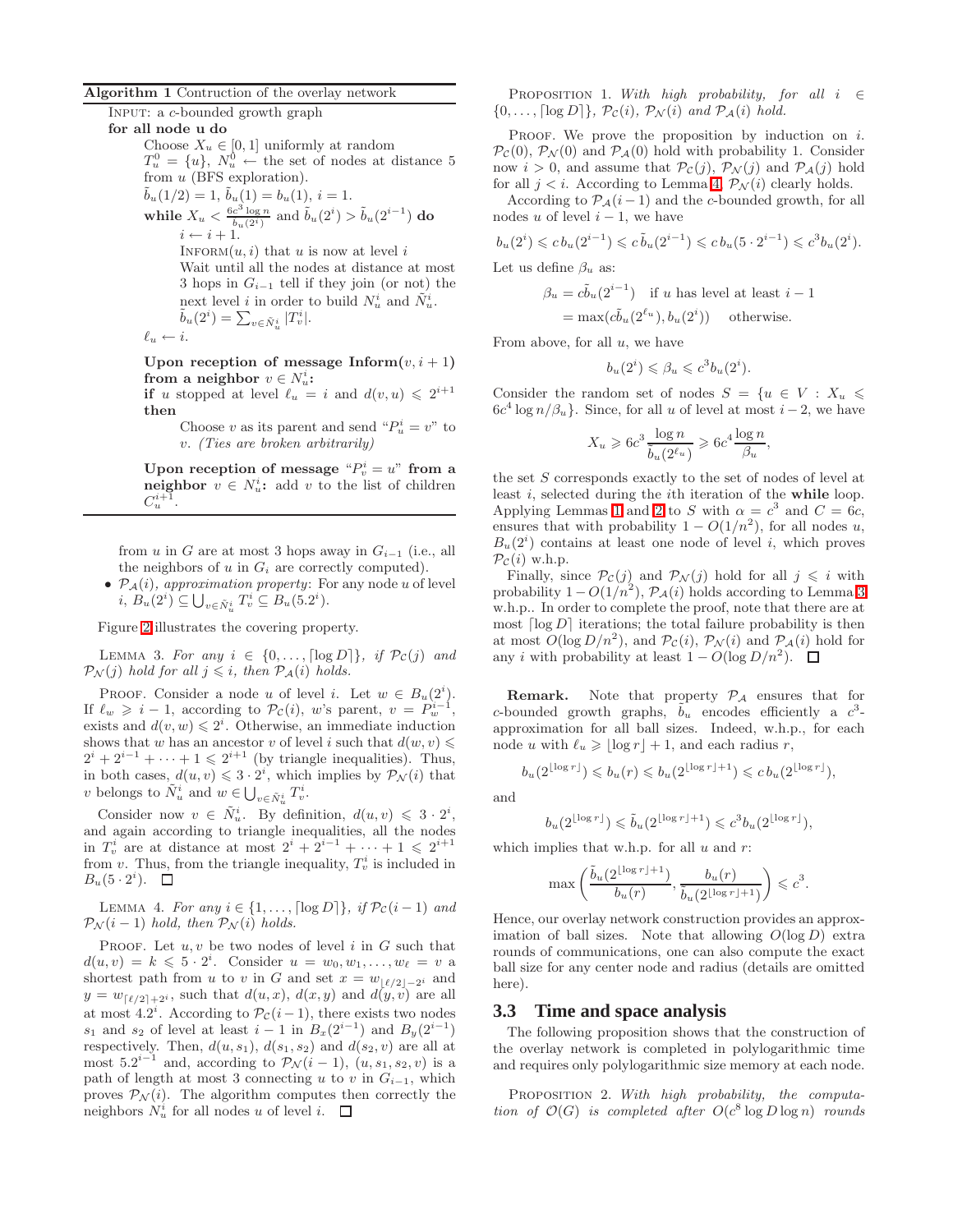

<span id="page-5-1"></span>Figure 2: Balls of radius  $r = 2<sup>i</sup>$  covered by the union of subtrees (of maximal depth 2r) rooted at close neighbors of level i.

of communications during which  $O(c^8 \log n \log D)$  messages of  $O(\log n)$  bits are sent per node, and requires  $O(c^8 \log n \log D)$  bits of memory at each node.

PROOF. Proposition [1](#page-4-3) implies that the construction does not fail with probability  $O(1 - \log D/n^2)$ . At most  $\lceil \log D \rceil$ iterations of the while loop are executed. The ith iteration consists for each node  $u$  of level  $i$  to contact its neighbors of level i and its children of level  $i - 1$  in  $G_{i-1}$ . According to Lemmas [1](#page-2-1) and [2](#page-3-2) with  $\alpha = c^3$  and  $C = 6c$ , with high probability the number of neighbors and children for each node is at most  $O(c^8 \log n)$ . The *i*th iteration requires then at most  $O(c^8 \log n)$  exchanges of messages of  $O(\log n)$  bits per node of level i. The overall number of messages sent per node is then at most  $O(c^8 \log n \log D)$ . Finally, each node requires to store its neighbors and children IDs at each level it has reached, which requires at most  $O(c^8 \log n \log D)$  bits memory.  $\square$ 

# <span id="page-5-0"></span>**4. SMALL WORLD AUGMENTATION PROCESS**

While the overlay network described in the previous section provides a set of hierarchical shortcuts, they are inoperative as small world shortcuts. Indeed, greedy routing only uses the original distances in  $G$  to navigate, and therefore never follows a link towards a higher level node if this node is not closer to the target in the original graph. However, the overlay network and the approximation of ball sizes obtained enable us to build efficiently, and in a distributed manner, a set of random additional shortcuts such that the augmented graph is a navigable small world.

Algorithm [2](#page-6-0) assigns a single long range contact  $L<sub>u</sub>$  to each node  $u$  using the distributed spanning forest

$$
\mathcal{T} = \bigcup_{u \; : \; \ell_u = \lceil \log D \rceil} T_u^{\lceil \log D \rceil}
$$

of the overlay network as a guideline.

In a first step (Long range contacts construction), each node u computes, for each level it has reached, a list of random nodes  $\mathcal{L}_u^i$  which is sent to its descendants in  $T_u^i$ . Corollary [1](#page-6-1) will show that this list covers all "possible directions" with high probability. That is to say that there exists a node in list  $\mathcal{L}_u^i$  that allows to get twice closer to any node within radius  $5.2^{i-1}$  from u.

In the second phase of Algorithm [2,](#page-6-0) each node  $u$  1) picks uniformly a random length scale  $i \in \{1, \ldots, \lceil \log D \rceil\}$  and 2) selects its long range contact  $L<sub>u</sub>$  uniformly at random among nodes of  $\mathcal{L}_s^i$ , where s is its ancestor of level i. Lemma [6](#page-6-2) will conclude that this correctly creates a small world network with high probability.

LEMMA 5. For all  $i \geqslant 3$ , for all nodes s of level at least i, and for all  $v \in B_s(5.2^{i-1}),$ 

$$
\mathbf{Pr}\{\mathcal{L}_s^i \cap B_v(2^{i-3}) \neq \varnothing\} \geq 1 - 1/n^4.
$$

PROOF. For each  $s' \in N_s^i$ ,  $d(s, s') \leqslant 5.2^i$  and for each  $w \in$  $T_{s'}^{i}$ ,  $d(s', w) \leq 2^{i+1}$ , thus  $\bigcup_{s' \in N_s^i} T_{s'}^{i} \subset B_s(7.2^i)$ . According to triangle inequality,

$$
B_s(7.2^i) \subset B_v(7.2^i + 5.2^{i-1}) \subset B_v(2^{i+4}).
$$

Therefore,

$$
|\bigcup_{s' \in N_s^i} T_{s'}^i| \leq b_v(2^{i+4}) \leq c^7 b_v(2^{i-3}).
$$

Consider now  $w \in B_v(2^{i-3})$  and w's ancestor of level i, s ′ . We have

$$
d(s, s') \le d(s, v) + d(v, w) + d(w, s')
$$
  

$$
\le 5 \cdot 2^{i-1} + 2^{i-3} + 2^{i+1} \le 5 \cdot 2^i,
$$

and thus  $s' \in N_s^i$ . We conclude that  $B_v(2^{i-3}) \subset \bigcup_{s' \in N_s^i} T_{s'}^{i}$ .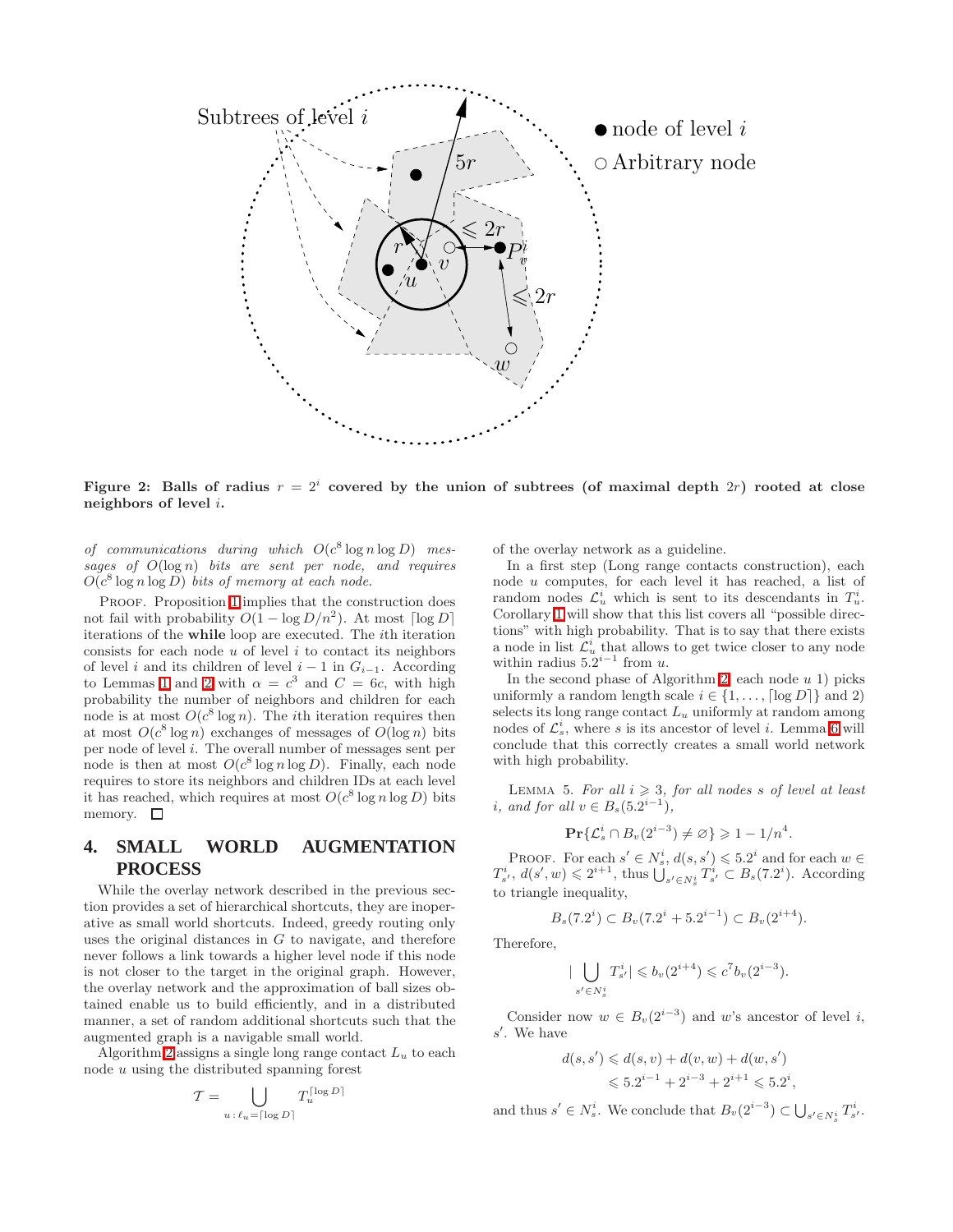#### <span id="page-6-0"></span>Algorithm 2 Augmentation process

## for all node u and all level  $i \leq \ell_u$  do

### Long range contacts sampling:

Select a list  $\mathcal{L}^i_u$  of  $4c^7 \lceil \log n \rceil$  leaves, chosen uniformly and independently at random in the forest  $\bigcup_{v\in N_u^i} T_v^i$  of the subtrees rooted on u's neighbors in  $N_u^i$ . (This is accomplished distributively by sending  $4c^7 \lceil \log n \rceil$  messages that independently recursively go down the trees with probability proportional to the size of the subtrees until a leaf is reached which sends its identity back to u)

Recursively spread the list  $\mathcal{L}_u^i$  down to each of its descendants in  $T_u^i$ .

#### Long range contact assignment:

Pick a random level  $j \in \{1, \ldots, \lceil \log D \rceil\}$  uniformly at random.

Pick uniformly at random u's long-range contact  $L_u$  in the list  $\mathcal{L}_s^i$ , where s is u's ancestor of level j.

Since s samples in  $\mathcal{L}_u^i$ ,  $16c^7 \lceil \log n \rceil$  nodes uniformly at random in the forest  $\bigcup_{s' \in N_s^i} T_{s'}^i$ ,

$$
\begin{split} \mathbf{Pr}\{\mathcal{L}_s^i \cap B_v(2^{i-3}) = \varnothing\} &\leqslant \left(1 - \frac{b_v(2^{i-3})}{|\bigcup_{s' \in N_s^i} T_{s'}^i|}\right)^{4c^7 \lceil \log n \rceil} \\ &\leqslant \left(1 - \frac{1}{c^7}\right)^{4c^7 \lceil \log n \rceil} \leqslant \frac{1}{n^4}. \end{split}
$$

<span id="page-6-1"></span> $\Box$ 

Since the maximum level is  $\lceil \log D \rceil$  for each node, we get the following corollary from the union bound.

COROLLARY 1. With probability at least  $1-O(\log D/n^2)$ , for all  $i \geqslant 3$ , for all nodes s of level at least i, and for all  $v \in B_s(5.2^{i-1}), B_v(2^{i-3})$  contains a point of  $\mathcal{L}_s^i$ .

We now show that for each node u, u's long range  $L_u$  is twice closer than  $u$  to a given target  $v$ , with polylogarithmic probability.

<span id="page-6-2"></span>LEMMA 6. With probability  $1 - O(\log D/n^2)$ , for all pair of nodes  $(u, v)$ , if  $i \geqslant 3$  is such that  $2^{i-2} < d(u, v) \leqslant 2^{i-1}$ , then

$$
\mathbf{Pr}\{L_u \in B_v(2^{i-3})\} \geqslant \frac{1}{4c^7 \lceil \log n \rceil \lceil \log D \rceil}.
$$

PROOF. Let s be u's ancestor of level i.  $d(v, s) \leq d(v, u)$ +  $d(u, s) \leq 2^{i-1} + 2^{i+1} \leqslant 5 \cdot 2^{i-1}$ . By Corollary [1,](#page-6-1) it follows that with probability  $1-O(\log D/n^2)$ , for all such pairs,  $\mathcal{L}_s^i \cap$  $B_v(2^{i-3}) \neq \emptyset$ . Conditioned on this event, the probability that  $L_u \in B_v(2^{i-3})$  is then at least the probability that u picked level i (probability  $1/[\log D]$ ) and that  $L_u$  has been picked among nodes of  $\mathcal{L}_{s}^{i}$  (probability  $1/|\mathcal{L}_{s}^{i}|$ ), i.e., at least  $\frac{1}{4c^7 \lceil \log n \rceil \lceil \log D \rceil}.$ 

Lemma [6](#page-6-2) provides the key element to ensure the efficiency of greedy routing in the augmented network, as shown in the following theorem.

Theorem 2. The augmented network is a navigable small world, i.e., with probability at least  $1 - O(\log D/n^2)$ ,

for any pair of nodes  $(u, v)$ , greedy routing computes a path of length at most  $16c^7 \left[ \log n \right]^2 \log(d(u,v)) \left[ \log D \right] =$  $O(\log^4 n)$ , and  $16c^7 \lceil \log n \rceil \log(d(u, v)) \lceil \log D \rceil = O(\log^3 n)$ on expectation.

PROOF. Assume, with probability  $1 - O(\log D/n^2)$ , that the conclusion of Lemma [6](#page-6-2) holds. Consider a pair of source and target  $(u, v)$  for greedy routing. Let  $i \geq 3$  such that  $2^{i-2} < d(u, v) \leq 2^{i-1}$ . From Lemma [6,](#page-6-2)

$$
\Pr\{L_u \in B_v(2^{i-3})\} \geq 1/(4c^7 \lceil \log n \rceil \lceil \log D \rceil).
$$

If  $L_u \notin B_v(2^{i-3})$ , greedy routing gets to a node u' still satisfying  $2^{i-2} < d(u', v) \le 2^{i-1}$ . Then, the probability that no node with a long range contact in  $B_v(2^{i-3})$  was visited after the first  $16c^7 \lceil \log n \rceil^2 \lceil \log D \rceil$  steps of greedy routing is at most:

$$
\left(1 - \frac{1}{4c^7 \lceil \log n \rceil \lceil \log D \rceil}\right)^{16c^7 \lceil \log n \rceil^2 \lceil \log D \rceil} \leqslant \frac{1}{n^4}.
$$

This upper bound is independent of the current distance to v. Hence,  $\log d(u, v)$  times, the current distance to v is divided by at least 2 in  $16c^7 \lceil \log n \rceil^2 \lceil \log D \rceil$  steps with probability greater than

$$
\left(1 - \frac{1}{n^4}\right)^{\log d(u,v)} \geqslant 1 - \frac{2\log d(u,v)}{n^4},
$$

for  $n \geq n_0$ . Thus, the expected number of steps of greedy routing from u to v is at most  $16c^7 \lceil \log n \rceil^2 \lceil \log D \rceil \log d(u, v)$ with probability greater than  $1 - 2 \lceil \log D \rceil / n^4$ . Applying the union bound, we conclude that with probability at least  $1 - O(\log D/n^2)$ , the maximum length of the greedy path between any pair of nodes  $(u, v)$  is at most

$$
16c7 \lceil \log D \rceil \lceil \log n \rceil2 \log d(u, v).
$$

To get the expectation result, note that, given the pair  $(u, v)$ , greedy routing visits a node with a long range contact in  $B_v(2^{i-3})$  after the first  $16c^7 \lceil \log n \rceil \log D$  steps with probability greater than a constant. The expected path length is thus  $16c^7 \lceil \log n \rceil \lceil \log D \rceil \log d(u, v)$  following the same dichotomic argument as above.  $\square$ 

Analysis of Algorithm [2](#page-6-0) performances combined to Proposition [2](#page-4-4) leads to the following overall performances of our small world augmentation process.

THEOREM 3. Any c-bounded growth n-node graph can be augmented into a navigable small world in a distributed way w.h.p. in  $O(c^8 \log n \log D)$  rounds,  $O(c^8 n \log n \log D)$  messages, and requiring  $O(c^8 \log n \log D)$  bits memory in each node.

## **5. CONCLUSION**

One point that remains unaddressed in Kleinberg's model is an explanation of the emergence of the 2-harmonic long range links distribution in the grid. In a sense, our decentralized algorithm is light and fast enough to be considered as a first step towards a validation of Kleinberg's model for real interaction networks. Indeed our algorithm is decentralized, applies to arbitrary bounded growth graphs and requires only polylogarithmic size memory and time complexity. Although our description assume that all the nodes try simultaneously to make a small-worldization process, it